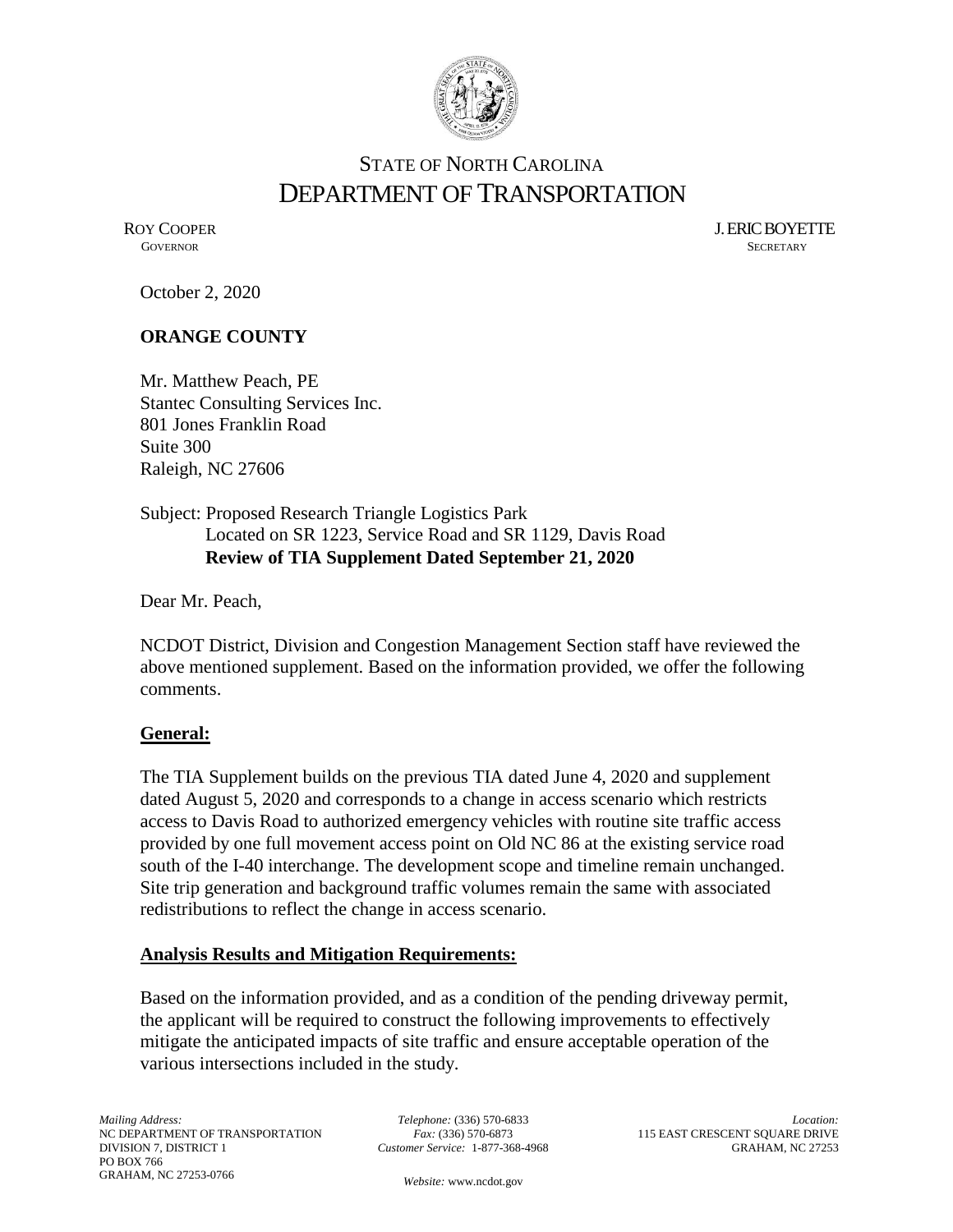# Old NC 86 and Waterstone Drive/Rippy Lane Intersection:

The analysis indicates that this intersection is expected to operate acceptably in the 2023 build scenario.

We concur with the TIA recommendation that no improvements are required.

# Old NC 86 and I-40 Westbound Ramps Intersection:

We concur that, the intersection will operate acceptably in the future build scenario with no additional improvements necessary to mitigate impacts attributable to site traffic. Future improvements may be considered within the scope of the projects programmed in the current STIP if deemed to be warranted and needed.

# Old NC 86 and I-40 Eastbound Ramps Intersection:

We concur with the recommendations in the TIA Supplement as listed below.

- Install a coordinated traffic signal
- Construct a second northbound thru-lane beginning just north of the Old NC 86/Service Road intersection and continuing northward, terminating as a left turn lane drop at the Old NC 86/ I-40 westbound ramps intersection.
- Construct an exclusive northbound right turn lane with 250' of full storage and appropriate deceleration taper with appropriate channelization and operating under yield control.

## Old NC 86 and Service Road Intersection:

We concur with the TIAs Supplement recommendations as listed below.

- Install a coordinated traffic signal
- Construct an exclusive northbound left turn lane with 100' of full storage and appropriate transitions
- Construct and exclusive southbound right turn lane with appropriate deceleration taper.
- Construct and exclusive eastbound right turn lane with 300' of full storage and appropriate deceleration taper.

## Old NC 86 and Davis Road Intersection:

We concur that, with restriction of the Davis Road access to emergency vehicles only, no improvements are necessary at this intersection to accommodate site traffic impacts.

## Service Road and Site Driveway A,B,C Intersections:

We concur with the recommendation to construct each of these accesses as a two lanetwo-way approach operated under stop sign control.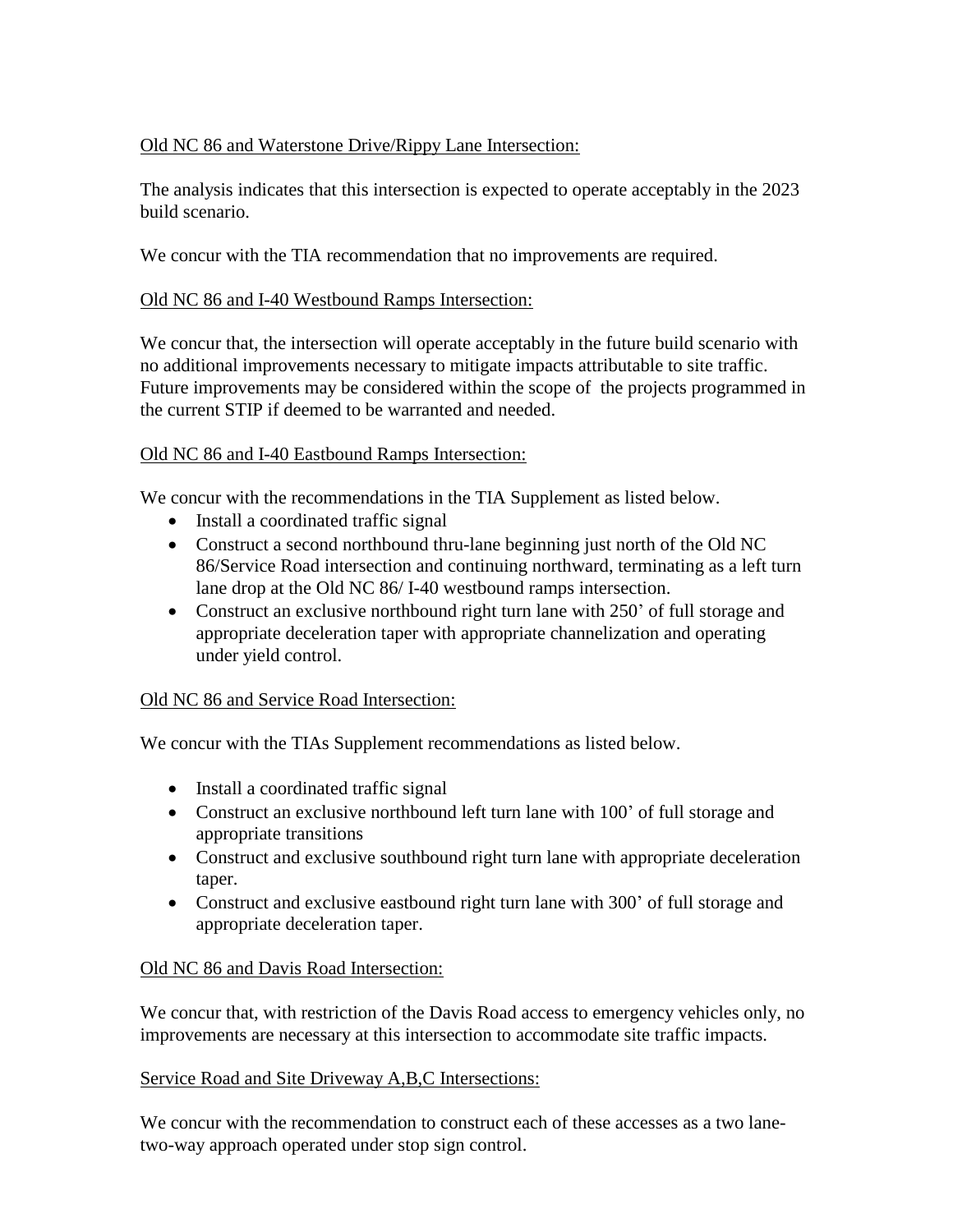Each access will need to provide a minimum internal protected stem length of 100' and appropriate intersection geometry to accommodate commercial vehicles.

#### Davis Road and Site Driveway D intersections:

We concur that, with restriction of the Davis Road access to emergency vehicles only, no improvements are necessary at this intersection to accommodate site traffic.

The access shall provide appropriate gates, signage or similar controls to effectively restrict unauthorized vehicles.

## **Right of Way:**

The TIA Supplement indicates that additional right of way on Old NC 86 will be needed to accommodate the recommended improvements.

No NCDOT funding is available for acquisition of right of way for the listed improvements. As a condition of the pending driveway permit and pursuant to NCDOT policy, the applicant is responsible for acquisition and dedication of all necessary right of way and easements for the project.

## **Cross Access and Connectivity:**

We encourage the applicant to strategically evaluate and provide for cross connectivity with adjacent properties to support potential opportunities for enhanced access and improved distribution of traffic at the time that future development occurs in the area.

## **Multi-modal and Streetscape Enhancements:**

Any locally stipulated multi-modal enhancements including but not limited to sidewalk, bike lanes, bus pull offs, lighting, landscaping etc. on State maintained routes are subject to NCDOT requirements and approval through the encroachment process.

## **General Requirements:**

It is necessary to obtain an approved driveway permit and/or encroachment agreement(s) prior to performing work on the NCDOT right of way. As a condition of the permit, the permitee shall be responsible for design and construction of the above stipulated improvements in accordance with NCDOT requirements. An approved permit will be issued upon receipt of approved roadway and signal construction plans, inspection fee, and any necessary performance and indemnity bonds.

The applicant shall dedicate any additional right of way necessary to accommodate the required road improvements or future improvements as stipulated.